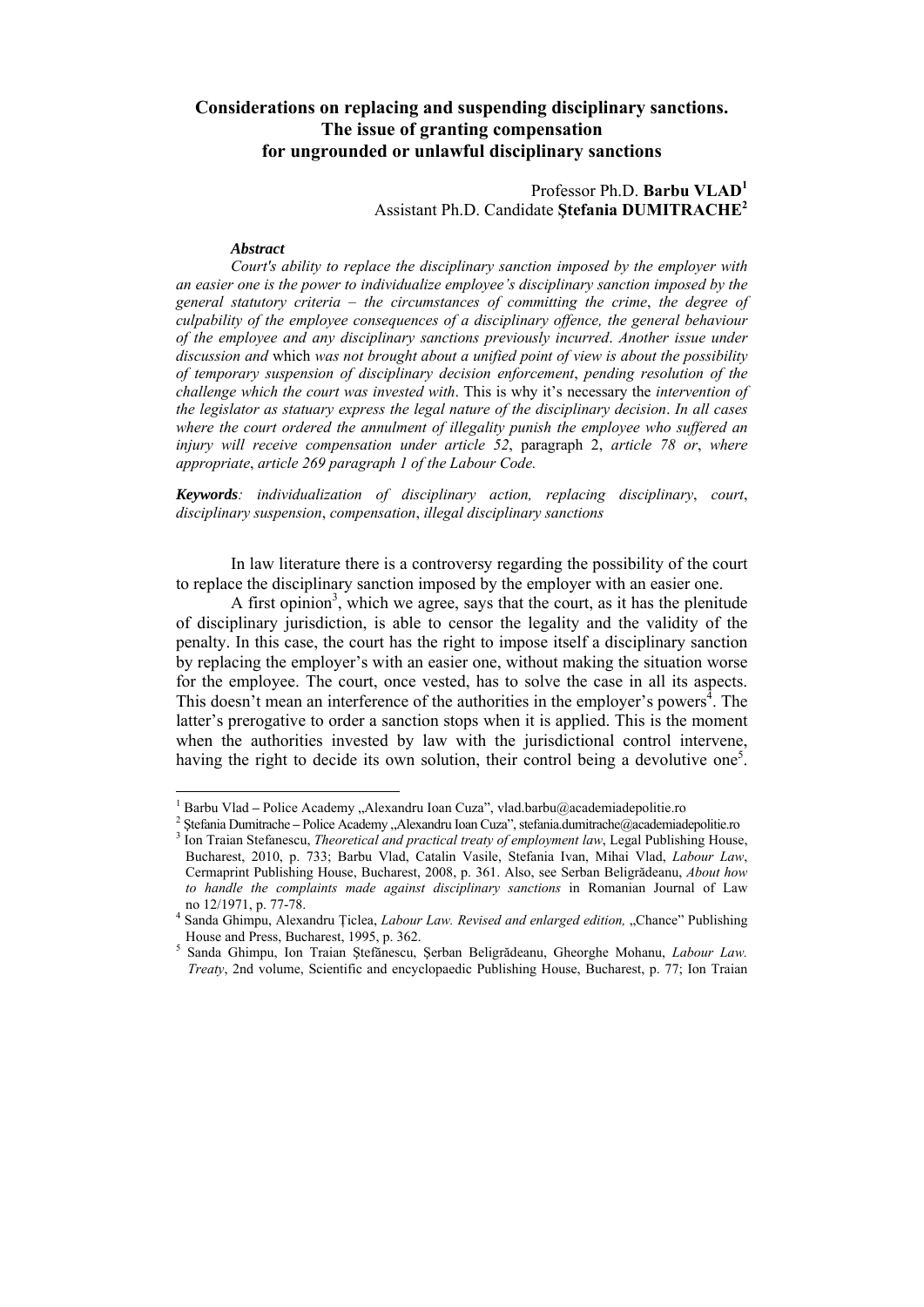$\overline{a}$ 

Concluding, an erroneous individualization of disciplinary violations by employers, determine the court intervention, by replacing the disciplinary sanction as the circumstances, the guilt and the consequences of the act were not likely for that penalty<sup>6</sup>. In fact, the court does not apply an easier sanction, but it partly changes the contested decision, as it was an unlawful and too severe<sup>7</sup>. Thus, we are talking about the court's powers to individualize the employee's disciplinary sanction imposed by the general statutory criteria – the circumstances of committing the crime, the degree of culpability of the employee, the consequences of a disciplinary offence, the general behaviour of the employee and any other disciplinary sanctions previously incurred.

The judicial practice maintain the same opinion, that if the court's role is to review only the legality of the measure, and the employer may impose a penalty without admitting the court censorship, the free access to the court of the employee would be illusory<sup>8</sup>. For example, the disciplinary sanction of dismissal was replaced by the reduction of the salary for a period of 1-3 months with 5-10%, whereas the employee guilt is low and he's general behaviour at work and the  $circumstances$  in which they have committed does not fit with the penalty<sup>9</sup>. The same decision was given when the court found that the employee acted without knowing that he produces a particular loss and the guilt is reduced<sup>10</sup>. It was also

Ştefănescu, *Labour discipline and disciplinary responsibility of working staff in socialist units,*  Academy Publishing House, Bucharest, 1979, p. 119-120; Sabău Duicu, *Possibility of disciplinary action by another jurisdiction bodies of work invested in solving the appeals against the*  disciplinary sanction of dissolution of employment in "Law Journal" no 10-11/1994, p. 55-57; Alexandru Ţiclea, Andrei Popescu, Mioara Ţichindelean, Constantin Tufan, Ovidiu Ţinca, *Labour Law,* Rosetti Publishing House, Bucharest, 2004, p.687; Ion Traian Ştefănescu, *Theoretical and practical treaty..., cited work,* p. 733; Alexandru Ţiclea, *Labour law treaty,* Fourth Edition, Legal Universe Publishing House, Bucharest, 2010, p. 888.

Laura Georgescu, *Note to civil decision* no 372/2006, no 458/2006, no 481/2006, no 510/2006 of Court of Appeal Pitești, Civil, labour disputes and social security law division, in "Romanian journal of labour law" no 1/2007, p. 98-109.

Serban Beligrădeanu, *Unable prohibition the court possibility to replace a disciplinary punishment applied be the employer with an easier one through provisions of unit internal regulation* in "Law" Journal no  $4/2007$ , p. 117.

Court of Appeal Cluj, civil, labour disputes and social security law, juvenile and family division, decision no 496/2008 in Lucia Uţă, Florentina Rotaru, Simona Cristescu, *Labour Law. Disciplinary liability. Legal practice,* Hamangiu Publishing House, Bucharest, 2009, p. 221. See Court of Appeal Craiova, Civil division, decision no 2186/1996 in "Law" Journal no 2/1997, p. 117-120; Court of Appeal Timişoara, civil division, decision no 1386/2002 in Claudia Roşu, *Court's solutions on appeal against disciplinary sanction of dissolution of employment contracts* in "Law" Journal no 12/2002, p. 89. To the point of view that the court has no such possibility, since the application of disciplinary sanctions is the exclusive attribute of the employer, see Court of Appeal, Department for labour disputes, decision no 1526/2003 in Romanian Journal of Labour Law no  $1/2004$ , p.  $171-172$ .

Court of Appeal Bucharest, seventh department for labour disputes and social security causes, decision nr.1686/R/2010 in "Romanian Journal of Labour Law" no 4/2010, p. 112-117; Court of Appeal Pitești, department of civil causes, labour disputes and social security causes, decision no 372/R-CM/2006 in "Romanian Journal of Labour Law" no 2/2006, p. 108-110.

<sup>&</sup>lt;sup>10</sup> Court of Appeal Craiova, department of labour disputes and social security causes, decision no 62/2008 in Lucia Uţă, Florentina Rotaru, Simona Cristescu, *cited work*, p. 213-215.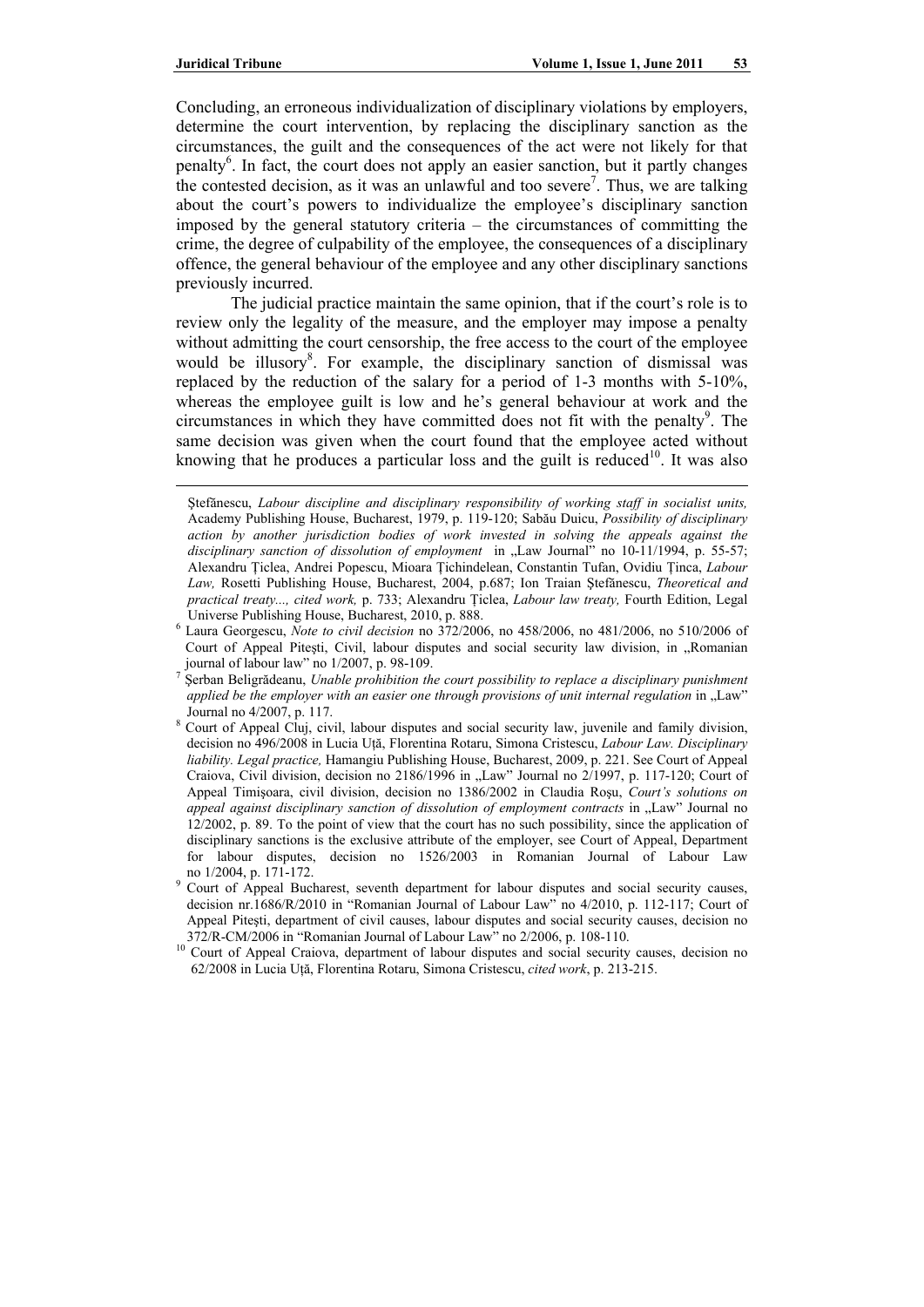$\overline{a}$ 

considered that the sanction of disciplinary termination of the employment contract can be replaced with an easier one, if the employee breached the rules included in his job description in order to avoid causing a bigger damage to his employer<sup>11</sup>.

Other authors<sup>12</sup> have considered that no other body may impose disciplinary sanctions under the sanction of nullity, no matter what place it occupies in the state system, except for those authorities called upon by law to establish and enforce this kind of measures. Some courts agreed that the disciplinary sanction is the exclusive attribute of the employer and that their job is just the judicial control of legality and solidity of a disciplinary measure, meaning that they can't impose others, on the reason that the employer has not properly applies the criteria of individualization under article 266 of the Labour Code<sup>13</sup>.

An intermediate point of view<sup>14</sup> says that, although a court may decide the replacement with an easier disciplinary measure, when the employer defined in the internal rules the violations and penalties, the judge can't change the penalty imposed, but only to consider whether the act was committed or not. So, if a certain act was regarded as a serious misconduct by internal rules and its sanction is dismissal, the court can't replace the measure, otherwise they would violate the employer right to organize its activity and would undermine its authority, encouraging indiscipline at work. This opinion is qualified to be wrong<sup>15</sup>. The internal rules can't contain other disciplinary sanctions, except the ones mentioned in Labour Code<sup>16</sup>, and the penalties can be applicable only as a result of a predisciplinary research<sup>17</sup>.

Another issue under discussion in the literature is the possibility of temporary delay of enforcement of the disciplinary decision, until the court gives a solution to the appeal<sup>18</sup>.

According to other authors, who we rally, the decision of disciplinary sanction is enforceable. This fact justifies the possibility of introducing an application for stay of execution until the employee's complaint is solved by the

Court of Appeal Târgu Mureș, department of civil and social security causes and labour disputes, decision no 1181/2008 in Lucia Uță, Florentina Rotaru, Simona Cristescu, *cited work*, p. 9-14.

<sup>&</sup>lt;sup>12</sup> D. V. Firoiu, Inadmissibility of the application of other disciplinary action by the body vested with jurisdiction to resolve labour dispute against disciplinary sanctions imposed by the unit in "Law" Journal no 2/1994, p. 60-63; G.Cristescu, *About how to handle disciplinary complaints* in "Romanian Journal of Law" no 12/1971, p. 73-75.<br>
<sup>13</sup> Court of Appeal Cluj, department of civil, labour and social security, juveniles and family causes,

decision no 2402/2008; Court of Appeal Alba Iulia, department of labour disputes and social security causes, decision no 944/R/2008 in Lucia Uţă, Florentina Rotaru, Simona Cristescu, *cited* 

*work, p. 218-221, p. 232-235.*<br><sup>14</sup> A.Postolache, *Rules and judge limits in the characterisation of a disciplinary offence* in "Romanian Journal of Labour Law" no 4/2006, p.105.

<sup>&</sup>lt;sup>15</sup> Ion Traian Ștefănescu, *Theoretical and practical treaty..., cited work,* p.733; Șerban Beligrădeanu, *Unable prohibition..., op. cit.,* in "Law" Journal no 4/2007, p. 117.

<sup>&</sup>lt;sup>16</sup> Serban Beligrădeanu, *Effects of employee's unjustified refusal to submit to prior disciplinary* in ".Law" Journal no  $8/2005$ , p. 131.<br>
<sup>17</sup> Ion Traian Ștefănescu, *Theoretical and practical treaty..., cited work..., op. cit., p. 733.*<br>
<sup>18</sup> Ion Traian Ștefănescu, *Theoretical and practical treaty..., cited work..., op*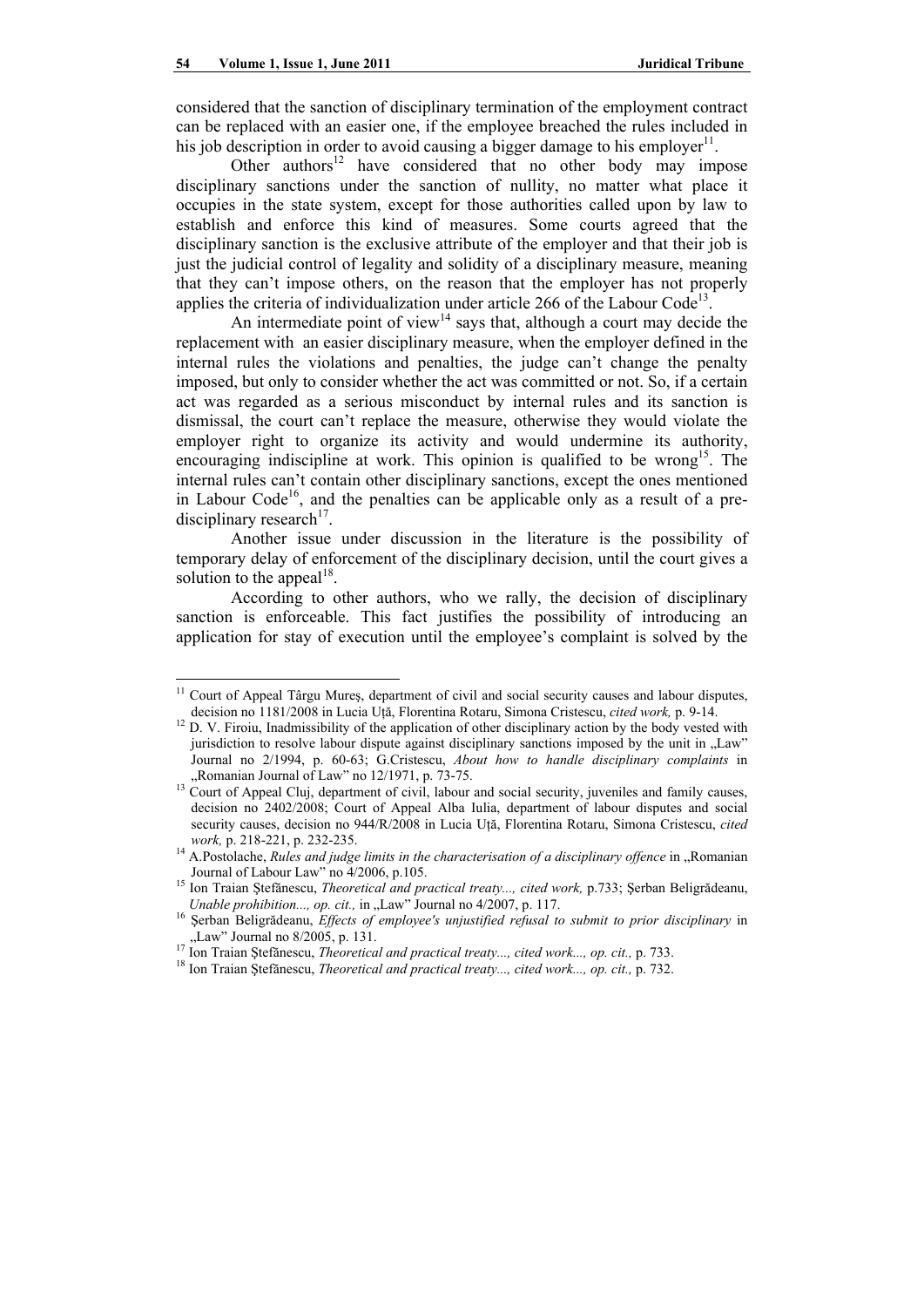court. For this purpose, shall be applied by analogy the stipulations in the Code of Civil Procedure relating to suspending the enforcement<sup>19</sup> or directly those regarding the presidential ordinance procedure<sup>20</sup>. Judicial practice also allowed the possibility of temporary suspension of enforcement of the disciplinary decision<sup>21</sup>.

In another opinion, suspension of the sanction execution is inadmissible<sup>22</sup>. It is considerate a serious violation of law which is not allowed in a state law. One of the reasons was that the disciplinary decision is only a labour law act which comes from the employer who exerts his powers. It is not an executory act.

However, it was claimed that a document may be an executory act/enforceable through the effects they produce, even if this term is not used *in terminis<sup>23</sup>*. Thus is noted that the employer, by using its unilateral powers, creates a legal obligation report in which he has the right to impose a disciplinary sanction and the employee has the related obligation to obey, no matter his will. This is why they draw the conclusion that sanctioning decisions can be classified as executory  $acts<sup>24</sup>$ .

The acceptance of this solution of admissibility of the temporary suspension of disciplinary decisions has advantages for both employer and employee. The first one would no longer be kept for paying compensations to the employee in order to remove those intervening situations. The latter would not be called to bear the consequences of an unlawful and ungrounded decision.

In this context, we consider it appropriate the interference of the legislator who enacts in an express way the legal nature of the decision of disciplinary sanction.

In all the cases in which the court ordered the annulment for illegality or groundlessness, the employee who suffered damage shall receive compensation under article 52 paragraph 2 or article 78 of the Labour Code. For those situations that are not mentioned in this two legal texts, the compensation shall be received

<sup>19</sup> 19 See article 403 paragraph 4 Code of Civil Procedure and article 708 of New Code of Civil

Procedure – Law no 134/2010.<br><sup>20</sup> Article 581 and article 582 of Code of Civil Procedure. In New Code of Civil Procedure – Law

no  $134/2010$  the procedure is established in article 982.<br><sup>21</sup> In one case, the court ordered the temporary suspension of the disciplinary decision execution consisting in the dismissal, considering that the Court Valcea was invested to resolve the appeal against this penalty. It was also found that the urgency requirement for gaining entry demand is accomplished, because on one hand, the employee must be present at work because of his employment tasks and, on the second hand, because the irrevocable conclusion, the same court ordered the temporary suspension of the execution of another sanctioning decisions prior to the issue, which the appellant was demoted from office for committing the same alleged disciplinary violations - see Vâlcea Court, civil division, in "Romanian Journal of Labour Law" no 1/2008,

 $22$  For details and criticisms of the solution presented in the previous note, see Leontina Constantina Duţescu, Note to the conclusion of the Court Valcea no 79/2007, Civil Division, in "Romanian

Journal of Labour Law" no 1/2008, p. 142-144. 23 Aurelian Gabriel Uluitu, *Possible suspension of the effects of dismissal or disciplinary decision* in "Romanian Journal of Labour Law" no 2/2008, p. 71. 24 *Ibidem,* p. 71-72.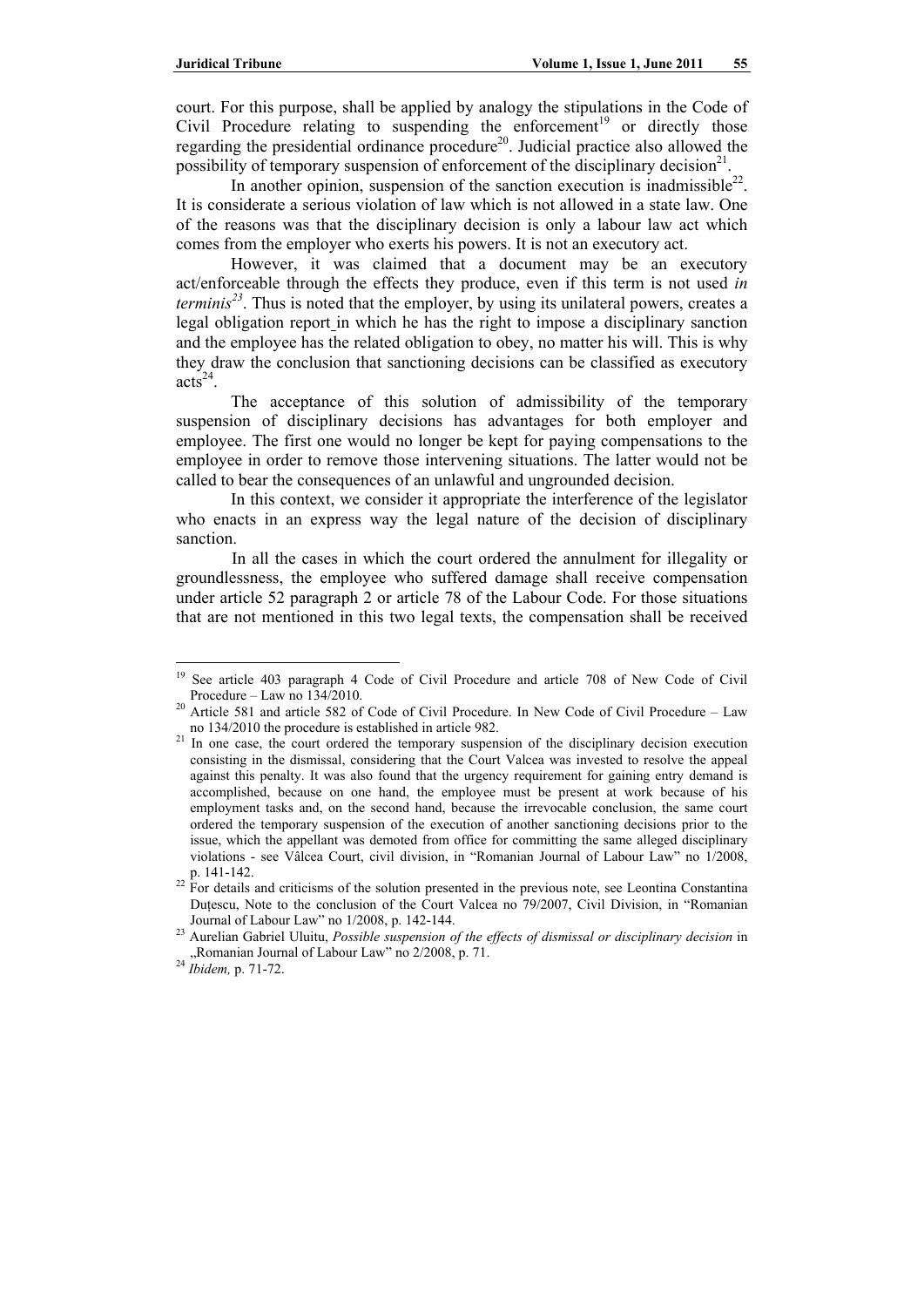under article 269 paragraph 1 in the same  $Code<sup>25</sup>$  which says that *the employer is obliged under the rules and principles of contractual liability to make up for the*  loss caused to the employee if he caused him a moral or pecuniary damage during *job obligation or in connection with it*. If the sanction was to suspend the individual contract of employment or disciplinary dismissal, the compensation is the remuneration and other entitlements of which the employee would have profited during the period he was absent from work. In addition we are talking about a resuming the previous activity in both situations, but the difference between them comes from the fact that it operates by law in the first case, while in the latter work may be ordered by court only at the requests of the employee (article 78 paragraph 2 of the Labour Code). If the employee does not request it, the solution given by the legislator is that the individual contract of employment ends when the court decision comes final and irrevocable<sup>26</sup>. Although the legislature has not determined the amount of damages for disciplinary sanctions in article 264 paragraph 1 letter c-e of the Labour Code (reduction to a lower rank, basic salary reduction, basic salary reduction and/or management allowance) is understandable that they will consist of the difference between actual salary and the one properly received by the penalized person. By all means, the cancellation of demotion supposes the resumption of the work covered by the individual contract of employment.

If the disciplinary sanctions are improperly imposed, the employee is also entitled to moral damages under article 269 paragraph 1 of the Labour Code. This legal text was changed by article 1 in Law no. 237/2007. Before that, in courts practice there was no unitary point of view concerning moral damages in labour litigations. Some of the courts have ruled that the request for damages is inadmissible in a labour dispute, because it is omitted the civil law role as a common law in relation with labour law<sup>27</sup>. By contrast, other courts considered that the granting of moral damages is admissible because of this role and if there aren't contrary provisions in the labour law or they aren't enough, can be applied article 998-999 of the Civil Code<sup>28</sup>. The High Court of Cassation and Justice put an end to this controversy by an appeal on the points of law in which it is said that the employee is entitled to moral damages only if the law, the collective agreement or the individual contract of employment contains express clauses in this way. It also says that article 998-999 of the Civil Code can't be enforced in employment relations as long as the asset mutual responsibility of the parties in such a report

 $\overline{a}$ 

<sup>&</sup>lt;sup>25</sup> Ion Traian Ștefănescu, *Theoretical and practical treaty.., cited work*, p. 734.<br><sup>26</sup> Paragraph 3 of article 78 of Labour Code was brought into force by Law no 40/2011.

<sup>&</sup>lt;sup>27</sup> Ialomita Court, Civil department, decision no 222F/2005 in Dan Lupașcu (coordonator), *Reports of judicial practice in employment litigation, 2005,* Juridical Universe Publishing House, Bucharest,

<sup>2006,</sup> p. 179. 28 Court of Appeal Bucharest, seventh department for civil, labour disputes and social security causes, decision no 2097/R/2005 in Dan Lupaşcu (coordonator), *cited work,* p.180. See Court of Appeal Bucharest, seventh department for civil, labour disputes and social security causes, decision no 2655/R/2005 in *ibidem,* p. 84-86; Court of Appeal Piteşti, department of civil, labour disputes, social security, juvenile and family causes, decision no  $47/R-CM/2007$  in "Romanian Journal of Labour Law" nr.6/2007, p. 124-129.